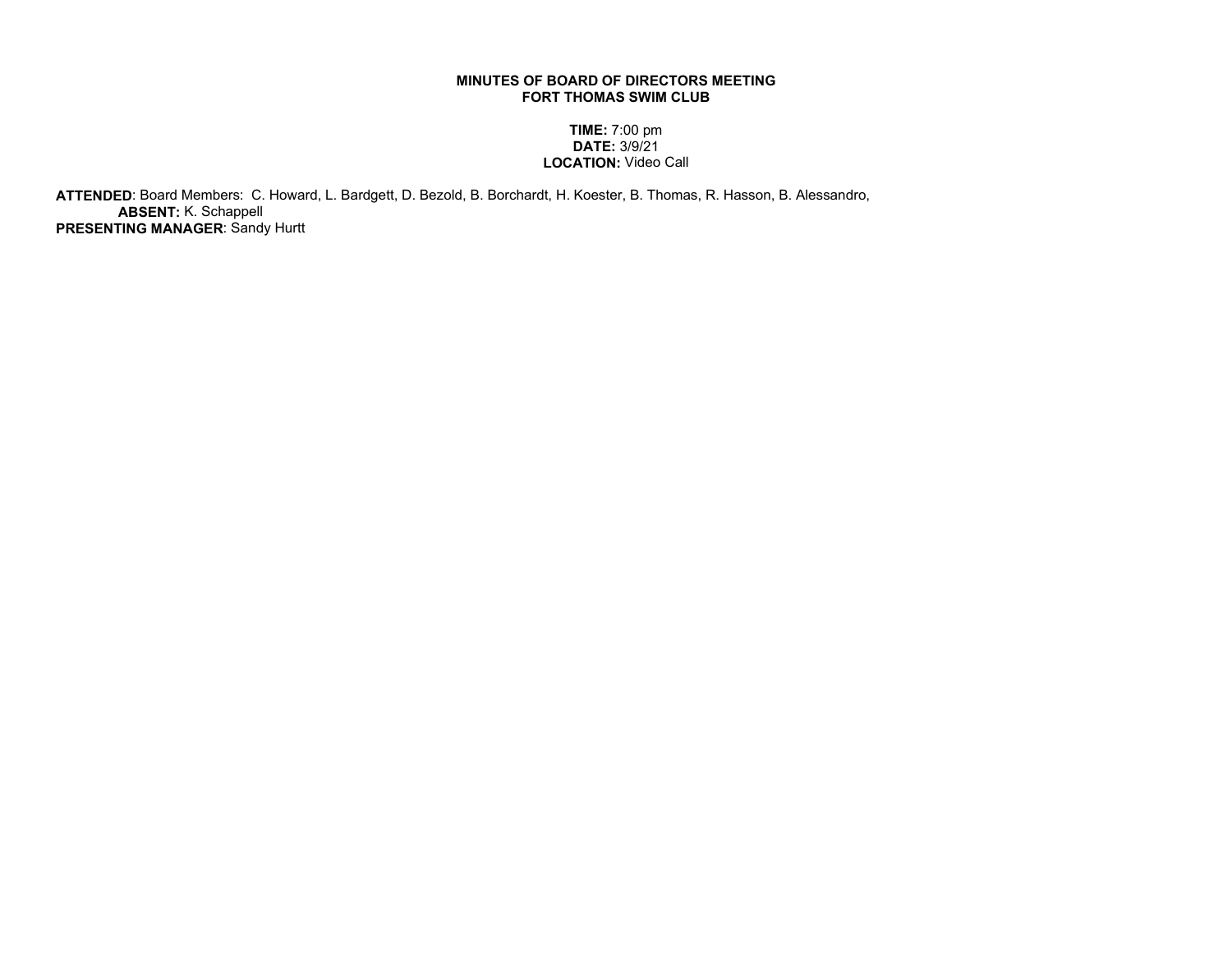| <b>Item</b>                  | <b>Discussion</b>                                                                                                                                                                                       | <b>Motion Made</b>   | <b>Action to be</b><br><b>Taken</b> |
|------------------------------|---------------------------------------------------------------------------------------------------------------------------------------------------------------------------------------------------------|----------------------|-------------------------------------|
| Minutes from Last<br>Meeting | Read and discussed prior meeting minutes (dated 2/9/21)                                                                                                                                                 | Rob /Lori            |                                     |
| Treasurer's Report           | Rob-<br>Reviewed current numbers and payroll from the last three years                                                                                                                                  |                      |                                     |
| President's Report           | Bob - Attended/ Reported to the board:<br>Update on:<br>1. Membersplash                                                                                                                                 |                      |                                     |
|                              | Info to be sent to our members regarding<br>paying dues.                                                                                                                                                |                      |                                     |
| Manager's Report             | Update on staff/guards/concessions<br>Follow up on who is returning                                                                                                                                     |                      |                                     |
|                              | Discussed hiring staff to fill a position at the front desk. Bob to handle discussion with the<br>assistant manager.                                                                                    |                      |                                     |
|                              | Discussed a need for a new leaf blower and a freezer for the concession stand                                                                                                                           |                      |                                     |
|                              | Need to replace the stove per fire code and replace it with a hot dog steamer. Reviewing<br>options.                                                                                                    |                      |                                     |
|                              |                                                                                                                                                                                                         |                      |                                     |
| Pool & Grounds               | Brian Thomas and Bob Borchardt - Reported to the board:                                                                                                                                                 | <b>Bob Borchardt</b> | Rob Hasson                          |
|                              | Discussed a need for new lights in the bathrooms.<br>Met with some mowing companies for the season. Voted to hire 8-0.<br>Discussed treating the grass and sodding the front of the club.               |                      |                                     |
|                              | Bids to paint bathroom and sand/stain/seal the wood slats outside of the bathroom.<br>Motion to move forward 8-0.<br>Roofing is getting started within 2 weeks. Goal to be finished by the end of March | <b>Bob Borchardt</b> | Lori Bardgett                       |
|                              | (weather permitting)<br>Talked about the landscape cleanup on the hillside to present to the city.<br>Looking to hire a cleaning company to sanitize, clean and prepare the concession area             |                      |                                     |
|                              | Kevin is working on getting an emergency gate added to the club fence per fire code                                                                                                                     |                      |                                     |